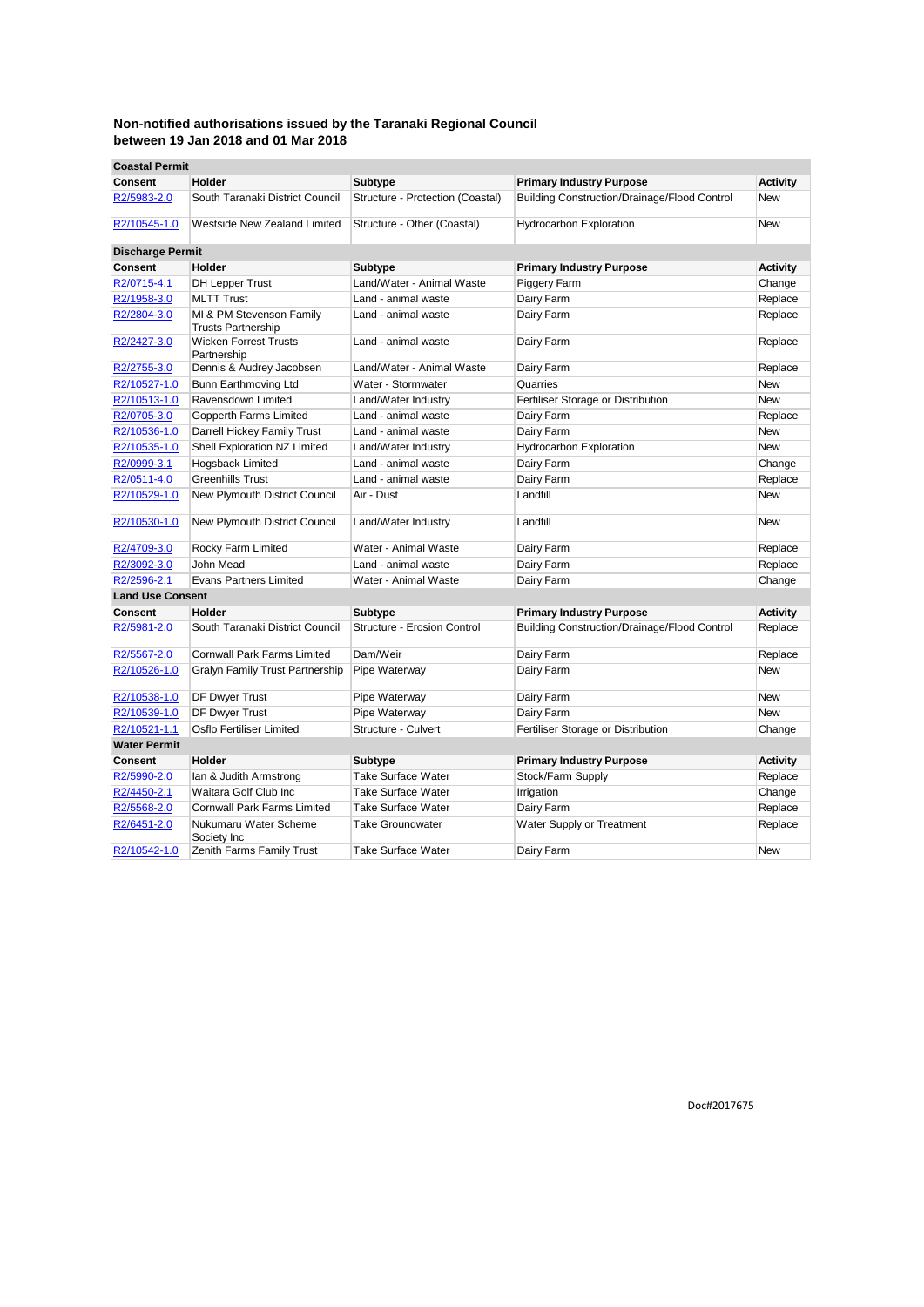| $R2/0715-4.1$                                        | Commencement Date: 23 Jan 2018                                             |
|------------------------------------------------------|----------------------------------------------------------------------------|
| DH Lepper Trust                                      | Expiry Date: 01 Jun 2026                                                   |
| SM Lepper, 326 Wortley Road, RD 9,<br>Inglewood 4389 | Review Dates: June 2021, June 2023<br><b>Activity Class: Discretionary</b> |
| Location: Manutahi Road, Lepperton                   | <b>Application Purpose: Change</b>                                         |

To discharge treated piggery effluent from an oxidation pond treatment system to land and into the Waiongana Stream during fresh (high flow) conditions

Change of consent conditions to delete condition 18

**Contract** 

| $R2/1958-3.0$                                                        | Commencement Date: 24 Jan 2018                                                               |
|----------------------------------------------------------------------|----------------------------------------------------------------------------------------------|
| <b>MLTT</b> Trust                                                    | Expiry Date: 01 Dec 2042                                                                     |
| Allan Jones, 23 Little Oeo Road, RD 28,<br>Hawera 4678               | Review Dates: June 2024, June 2030,<br><b>June 2036</b><br><b>Activity Class: Controlled</b> |
| Location: 407 Oeo Road, Auroa                                        | <b>Application Purpose: Replace</b>                                                          |
| To discharge farm dairy effluent onto land                           |                                                                                              |
| $R2/2804-3.0$                                                        | <b>Commencement Date: 24 Jan 2018</b>                                                        |
| MI & PM Stevenson Family Trusts Partnership Expiry Date: 01 Dec 2042 |                                                                                              |
| 3500 South Road, Pihama, Opunake 4682                                | Review Dates: June 2024, June 2030,<br><b>June 2036</b><br><b>Activity Class: Controlled</b> |
| Location: 3310 South Road, Pihama                                    | <b>Application Purpose: Replace</b>                                                          |
| To discharge farm dairy effluent onto land                           |                                                                                              |
| $R2/2427-3.0$                                                        | <b>Commencement Date: 24 Jan 2018</b>                                                        |
| Wicken Forrest Trusts Partnership                                    | Expiry Date: 01 Dec 2042                                                                     |
| MC & CM Starsmore, 739 Patiki Road, RD 32,<br>Opunake 4682           | Review Dates: June 2024, June 2030,<br><b>June 2036</b>                                      |
| Location: 692-809 Patiki Road, Te Kiri                               | <b>Activity Class: Controlled</b><br><b>Application Purpose: Replace</b>                     |
| To discharge farm dairy effluent onto land                           |                                                                                              |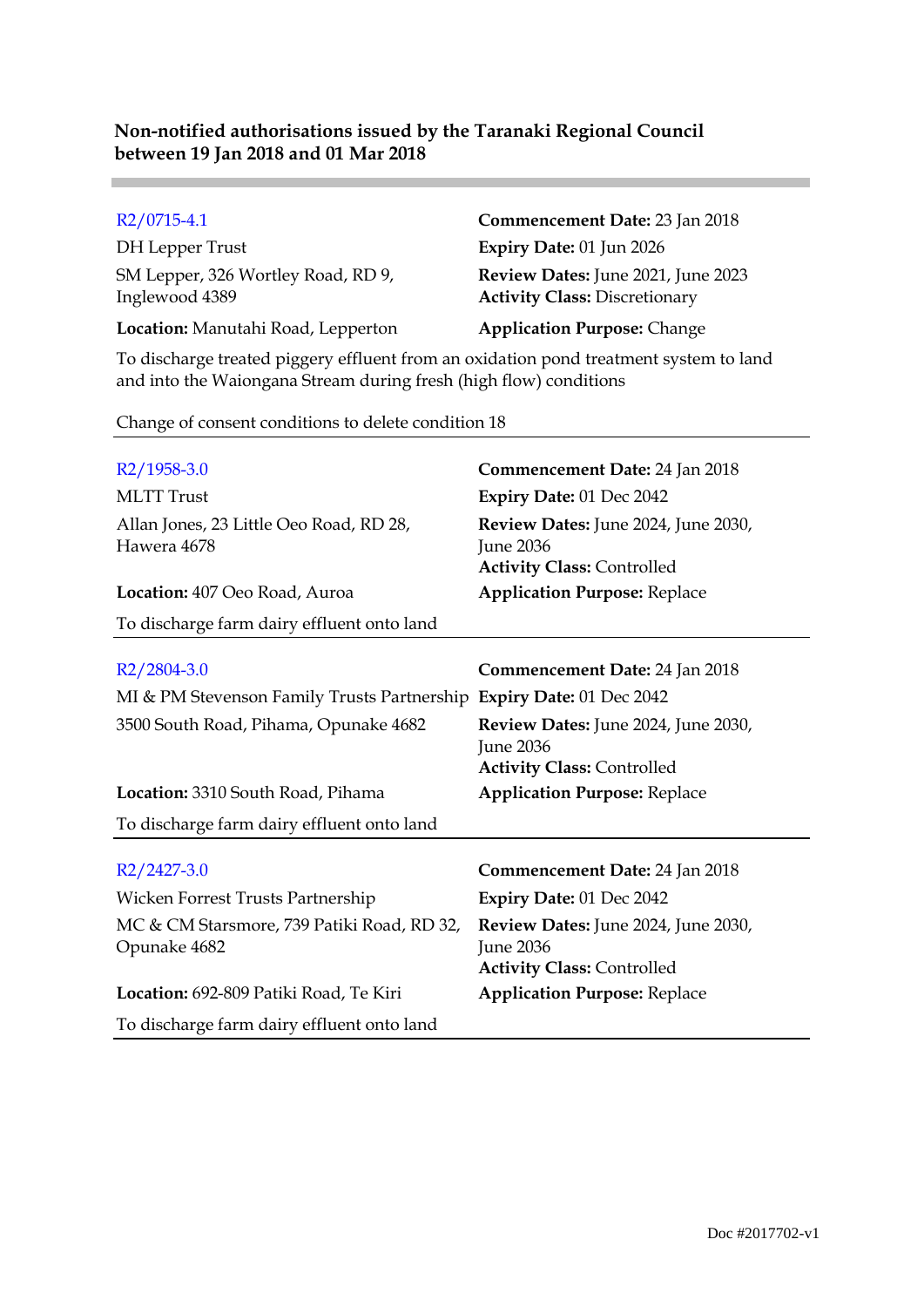| $R2/5990-2.0$                                                        | Commencement Date: 26 Jan 2018                                                                                            |  |
|----------------------------------------------------------------------|---------------------------------------------------------------------------------------------------------------------------|--|
| Ian & Judith Armstrong                                               | Expiry Date: 01 Jun 2036                                                                                                  |  |
| 2856 Eltham Road, RD 32, Opunake 4682                                | Review Dates: June 2020, June 2023,<br>June 2026, June 2029, June 2032, June 2035<br><b>Activity Class: Discretionary</b> |  |
| Location: Lower Waiteika Road, Opunake                               | <b>Application Purpose: Replace</b>                                                                                       |  |
| To take and use water from the Waiteika Stream for stock water needs |                                                                                                                           |  |
| D2/275520                                                            | Commonsement Date: 20 Jan 2018                                                                                            |  |

| $R2/2755-3.0$                                                                  | Commencement Date: 29 Jan 2018      |
|--------------------------------------------------------------------------------|-------------------------------------|
| Dennis & Audrey Jacobsen                                                       | <b>Expiry Date: 01 Dec 2023</b>     |
| 125 Waingongoro Road, RD 21, Stratford 4391 Review Dates: June 2019, June 2021 | <b>Activity Class: Controlled</b>   |
| Location: 125 Waingongoro Road, Cardiff                                        | <b>Application Purpose: Replace</b> |

To discharge farm dairy effluent onto land and after treatment in an oxidation pond system into an unnamed tributary of the Tuikonga Stream if the land disposal area is unsuitable for effluent disposal

| R <sub>2</sub> /5981-2.0                                                                          | Commencement Date: 30 Jan 2018       |
|---------------------------------------------------------------------------------------------------|--------------------------------------|
| South Taranaki District Council                                                                   | Expiry Date: 01 Jun 2035             |
| Chief Executive, Private Bag 902, Hawera 4640 Review Dates: June 2023, June 2029                  | <b>Activity Class: Discretionary</b> |
| Location: 13b Kaupokonui Heads Road,<br>Kaupokonui                                                | <b>Application Purpose: Replace</b>  |
| To use rock riprap on the true left bank of the Kaupokonui Stream for erosion control<br>purposes |                                      |

| R <sub>2</sub> /5983-2.0                                                             | Commencement Date: 30 Jan 2018       |  |
|--------------------------------------------------------------------------------------|--------------------------------------|--|
| South Taranaki District Council                                                      | Expiry Date: 01 Jun 2035             |  |
| Chief Executive, Private Bag 902, Hawera 4640 Review Dates: June 2023, June 2029     | <b>Activity Class: Discretionary</b> |  |
| Location: 13b Kaupokonui Heads Road,<br>Kaupokonui                                   | <b>Application Purpose: New</b>      |  |
| To occupy the coastal space associated with rock riprap on the true left bank of the |                                      |  |

Kaupokonui Stream within the Coastal Marine Area for erosion control purposes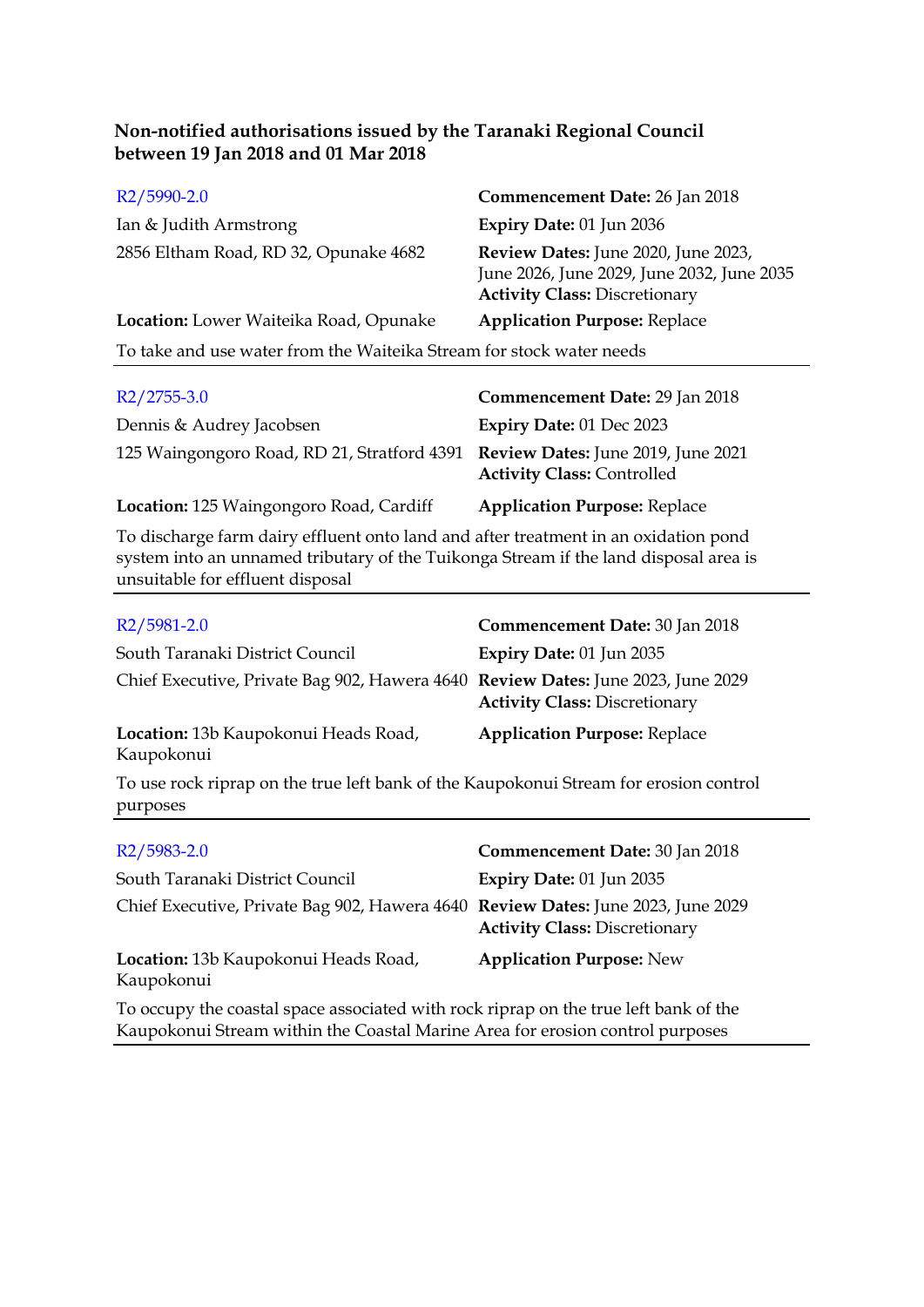| R2/10527-1.0                                                                     | Commencement Date: 02 Feb 2018                                             |  |
|----------------------------------------------------------------------------------|----------------------------------------------------------------------------|--|
| Bunn Earthmoving Ltd                                                             | Expiry Date: 01 Jun 2033                                                   |  |
| PO Box 171, Stratford 4352                                                       | Review Dates: June 2021, June 2027<br><b>Activity Class: Discretionary</b> |  |
| Location: 756 Surrey Road, Tariki                                                | <b>Application Purpose: New</b>                                            |  |
| To discharge treated stormwater from a quarry site, into the Mangamawhete Stream |                                                                            |  |
|                                                                                  |                                                                            |  |

| R2/10513-1.0                   | <b>Commencement Date: 02 Feb 2018</b>                                          |
|--------------------------------|--------------------------------------------------------------------------------|
| Ravensdown Limited             | Expiry Date: $01$ Jun 2032                                                     |
| PO Box 1049, Christchurch 8140 | <b>Review Dates:</b> June 2020, June 2026<br><b>Activity Class: Controlled</b> |

**Location:** Katere Road, Avon, New Plymouth **Application Purpose:** New

To discharge stormwater from a fertiliser storage site onto and into land and into the Mangaone Stream

| R2/0705-3.0                                                                          | Commencement Date: 05 Feb 2018                                                               |  |
|--------------------------------------------------------------------------------------|----------------------------------------------------------------------------------------------|--|
| Gopperth Farms Limited                                                               | Expiry Date: 01 Dec 2042                                                                     |  |
| 352 Nopera Road, RD 32, Opunake 4682                                                 | Review Dates: June 2024, June 2030,<br><b>June 2036</b><br><b>Activity Class: Controlled</b> |  |
| Location: 2737 Skeet Road, Pihama                                                    | <b>Application Purpose: Replace</b>                                                          |  |
| To discharge farm dairy effluent onto land                                           |                                                                                              |  |
| R2/10536-1.0                                                                         | Commencement Date: 07 Feb 2018                                                               |  |
| Darrell Hickey Family Trust                                                          | Expiry Date: 01 Dec 2043                                                                     |  |
| 4383 South Road, RD 31, Opunake 4681                                                 | Review Dates: June 2025, June 2031,<br><b>June 2037</b><br><b>Activity Class: Controlled</b> |  |
| Location: 2459 Wiremu Road, Newall                                                   | <b>Application Purpose: New</b>                                                              |  |
| To discharge farm dairy effluent onto land                                           |                                                                                              |  |
| R2/10535-1.0                                                                         | <b>Commencement Date: 07 Feb 2018</b>                                                        |  |
| Shell Exploration NZ Limited                                                         | <b>Expiry Date: 01 Jun 2023</b>                                                              |  |
| Private Bag 2035, New Plymouth 4342                                                  | <b>Review Dates:</b><br><b>Activity Class: Controlled</b>                                    |  |
| Location: 357 Main North Road, Motunui                                               | <b>Application Purpose: New</b>                                                              |  |
| To discharge stormwater and sediment arising from earthworks onto and into land that |                                                                                              |  |

may enter an unnamed tributary of the Waipapa Stream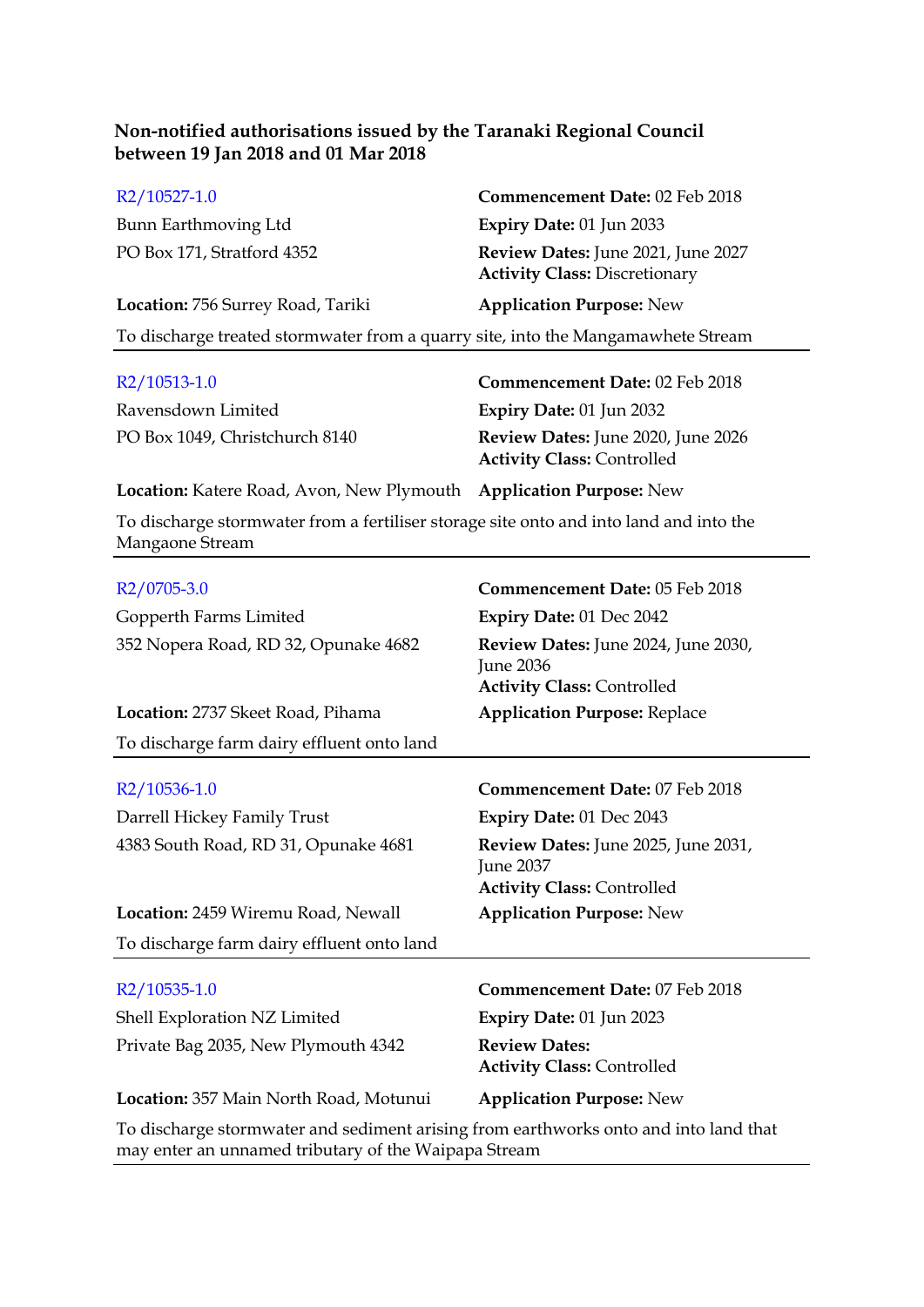| $R2/4450-2.1$                    | Commencement Date: 09 Feb 2018                                         |
|----------------------------------|------------------------------------------------------------------------|
| Waitara Golf Club Inc            | <b>Expiry Date: 01 Jun 2027</b>                                        |
| PO Box 98, Waitara 4346          | <b>Review Dates:</b> June 2021<br><b>Activity Class: Discretionary</b> |
| Location: Mouatt Street, Waitara | <b>Application Purpose: Change</b>                                     |

To take water from an unnamed tributary of the Waitara River for golf course irrigation purposes

Change of consent conditions to increase the volume of take

| $R2/5567-2.0$                                                                                        | Commencement Date: 09 Feb 2018                                                                                 |
|------------------------------------------------------------------------------------------------------|----------------------------------------------------------------------------------------------------------------|
| Cornwall Park Farms Limited                                                                          | Expiry Date: 01 Jun 2035                                                                                       |
| 55 Cornwall Road, RD 23, Stratford 4393                                                              | Review Dates: June 2023, June 2029<br><b>Activity Class: Discretionary</b>                                     |
| Location: 152 Cornwall Road, Ngaere                                                                  | <b>Application Purpose: Replace</b>                                                                            |
| To use a farm dam on an unnamed tributary of the Waingongoro River for water<br>abstraction purposes |                                                                                                                |
| $R2/5568-2.0$                                                                                        | Commencement Date: 09 Feb 2018                                                                                 |
| Cornwall Park Farms Limited                                                                          | Expiry Date: 01 Jun 2035                                                                                       |
| 55 Cornwall Road, RD 23, Stratford 4393                                                              | Review Dates: June 2020, June 2023,<br>June 2026, June 2029, June 2032<br><b>Activity Class: Discretionary</b> |
| Location: 152 Cornwall Road, Ngaere                                                                  | <b>Application Purpose: Replace</b>                                                                            |
| To take water from an unnamed tributery of the Weingengere Diver for pecture investion               |                                                                                                                |

To take water from an unnamed tributary of the Waingongoro River for pasture irrigation purposes

| R2/0999-3.1                                                                                                         | Commencement Date: 09 Feb 2018                                  |
|---------------------------------------------------------------------------------------------------------------------|-----------------------------------------------------------------|
| Hogsback Limited                                                                                                    | Expiry Date: 01 Dec 2026                                        |
| 1102 Mangorei Road, RD 1, New Plymouth<br>4371                                                                      | Review Dates: June 2020<br><b>Activity Class: Discretionary</b> |
| Location: 756 Mangorei Road, New Plymouth Application Purpose: Change<br>To discharge farm dairy effluent onto land |                                                                 |
| Change of conditions to increase the herd size                                                                      |                                                                 |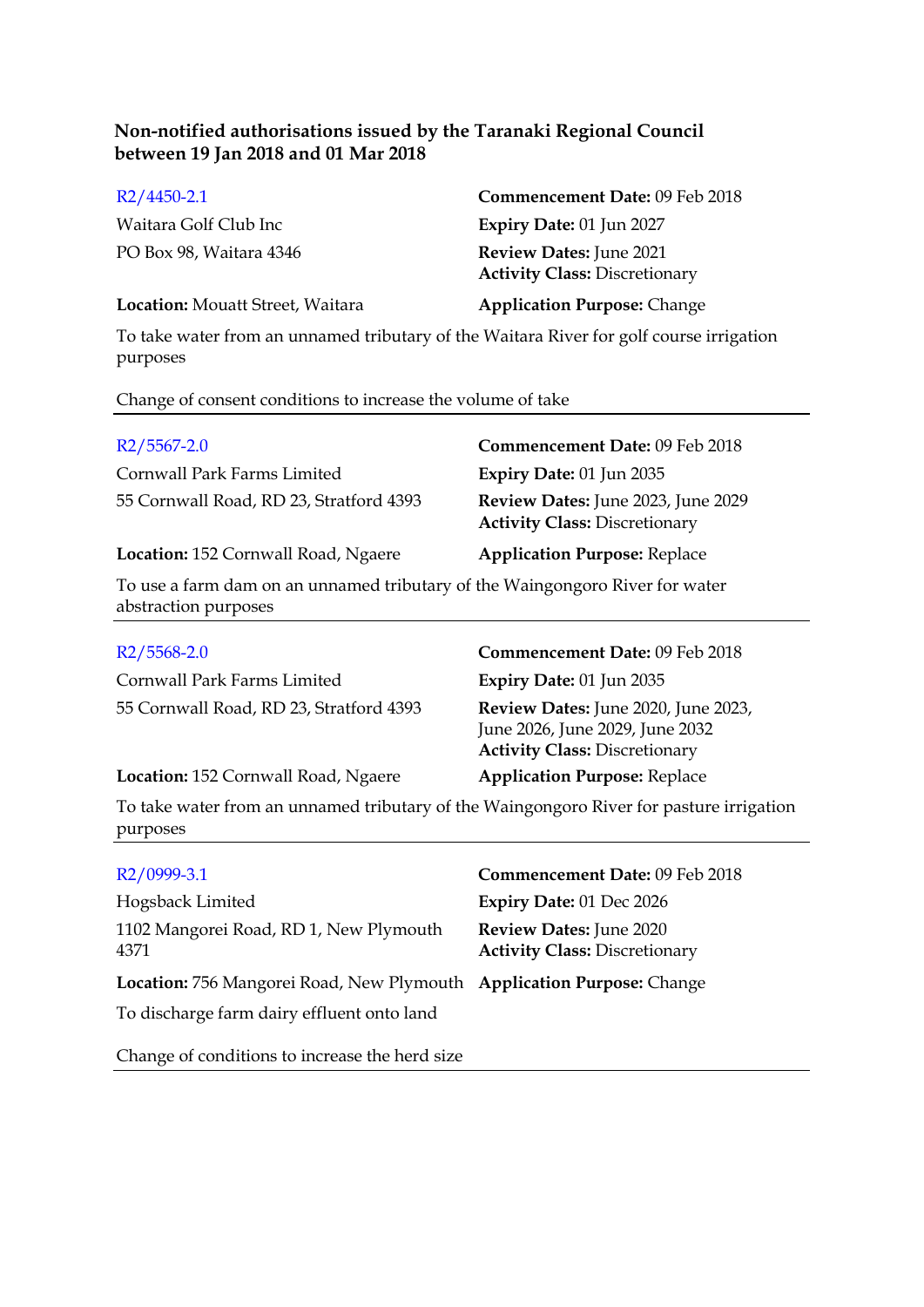| R2/0511-4.0                                                                                                                                                       | Commencement Date: 09 Feb 2018                                                                   |
|-------------------------------------------------------------------------------------------------------------------------------------------------------------------|--------------------------------------------------------------------------------------------------|
| Greenhills Trust                                                                                                                                                  | Expiry Date: 01 Dec 2043                                                                         |
| 10 Dixon Street, Oakura 4314                                                                                                                                      | Review Dates: June 2019, June 2025,<br>June 2031, June 2037<br><b>Activity Class: Controlled</b> |
| Location: 764 Mid Puniho Road, Newall                                                                                                                             | <b>Application Purpose: Replace</b>                                                              |
| To discharge farm dairy effluent onto land                                                                                                                        |                                                                                                  |
| R2/10526-1.0                                                                                                                                                      | <b>Commencement Date: 14 Feb 2018</b>                                                            |
| Gralyn Family Trust Partnership                                                                                                                                   | Expiry Date: 01 Jun 2032                                                                         |
| 615 Upper Dudley Road, RD 6, Inglewood<br>4386                                                                                                                    | Review Dates: June 2020, June 2026<br><b>Activity Class: Discretionary</b>                       |
| Location: 696 Upper Dudley Road, Inglewood Application Purpose: New                                                                                               |                                                                                                  |
| To install piping in the bed of the Waionganaiti Stream, including associated stream bed<br>disturbance and reclamation                                           |                                                                                                  |
| R2/10538-1.0                                                                                                                                                      | Commencement Date: 15 Feb 2018                                                                   |
| DF Dwyer Trust                                                                                                                                                    | Expiry Date: 01 Jun 2034                                                                         |
| 41 Merani Street, Narrowneck, Auckland 0622 Review Dates: June 2022, June 2028                                                                                    | <b>Activity Class: Discretionary</b>                                                             |
| Location: 155 Muggeridge Road, Manutahi                                                                                                                           | <b>Application Purpose: New</b>                                                                  |
| To install piping in the bed of the eastern gully of an unnamed tributary of the<br>Manawapou Stream, including associated stream bed disturbance and reclamation |                                                                                                  |
| R2/10539-1.0                                                                                                                                                      | Commencement Date: 15 Feb 2018                                                                   |
| DF Dwyer Trust                                                                                                                                                    | Expiry Date: 01 Jun 2034                                                                         |
| 41 Merani Street, Narrowneck, Auckland 0622 Review Dates: June 2022, June 2028                                                                                    |                                                                                                  |

**Activity Class:** Discretionary **Location:** 155 Muggeridge Road, Manutahi **Application Purpose:** New

To install piping in the bed of the western gully of an unnamed tributary of the Manawapou Stream, including associated stream bed disturbance and reclamation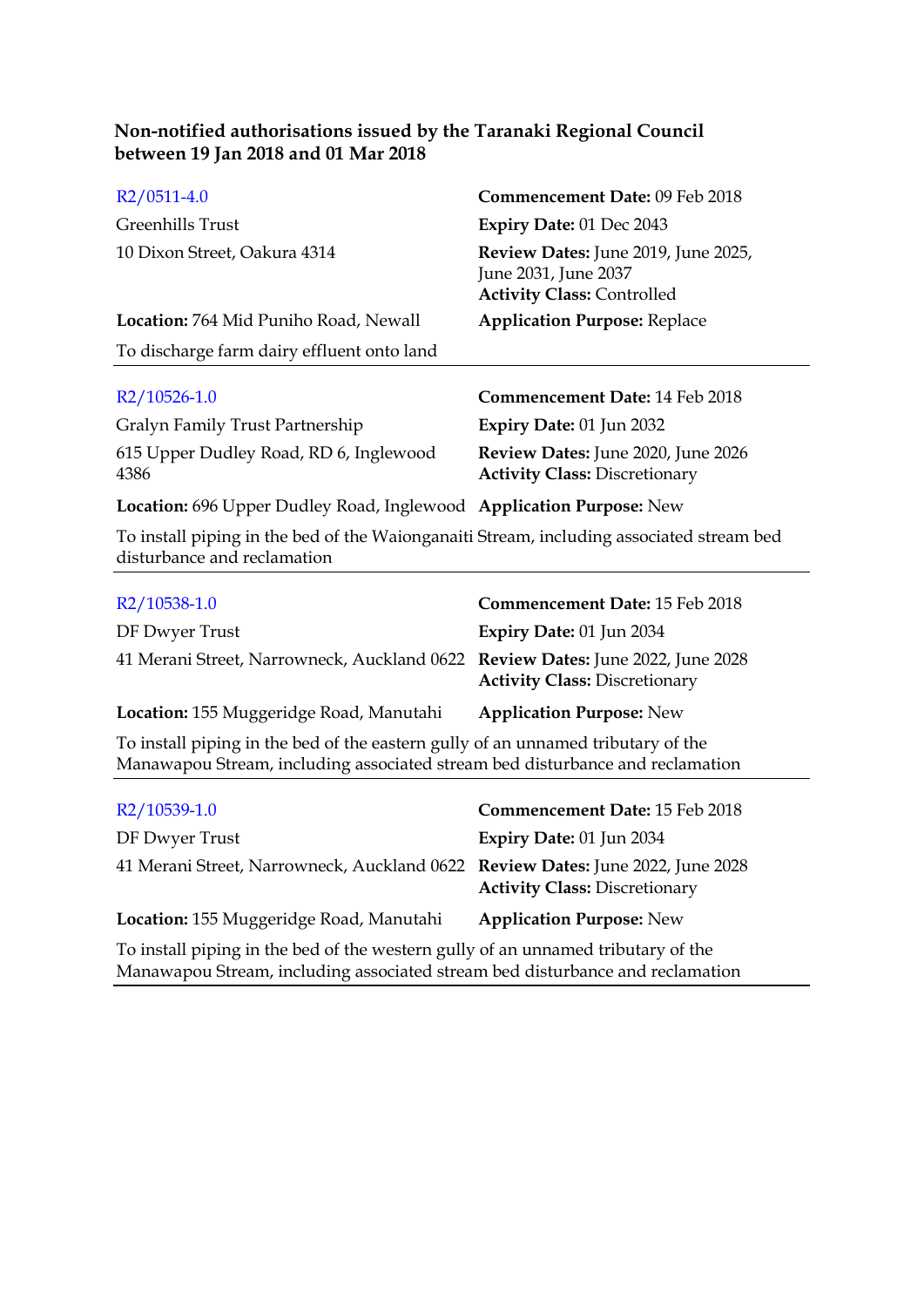| R2/10529-1.0                                         | Commencement Date: 19 Feb 2018                                                                                        |
|------------------------------------------------------|-----------------------------------------------------------------------------------------------------------------------|
| New Plymouth District Council                        | Expiry Date: 01 Jun 2034                                                                                              |
| Private Bag 2025, New Plymouth 4342                  | Review Dates: June annually until 2021,<br>then at 3-yearly intervals thereafter<br><b>Activity Class: Controlled</b> |
| Location: Central Landfill, Rotokare Road,<br>Eltham | <b>Application Purpose: New</b>                                                                                       |

To discharge contaminants (dust) to air from earthworks associated with construction of the Central Landfill

| $R2/10530-1.0$                                       | <b>Commencement Date: 19 Feb 2018</b>                                                                                 |
|------------------------------------------------------|-----------------------------------------------------------------------------------------------------------------------|
| New Plymouth District Council                        | <b>Expiry Date: 01 Jun 2034</b>                                                                                       |
| Private Bag 2025, New Plymouth 4342                  | Review Dates: June annually until 2021,<br>then at 3-yearly intervals thereafter<br><b>Activity Class: Controlled</b> |
| Location: Central Landfill, Rotokare Road,<br>Eltham | <b>Application Purpose: New</b>                                                                                       |

To discharge stormwater and sediment to land and unnamed tributaries of the Waingongoro River from earthworks associated with construction of the Central Landfill

| $R2/6451-2.0$                                                       | <b>Commencement Date: 19 Feb 2018</b>                                      |
|---------------------------------------------------------------------|----------------------------------------------------------------------------|
| Nukumaru Water Scheme Society Inc                                   | Expiry Date: 01 Jun 2034                                                   |
| C/- Justine Alexander, 2505 State Highway 3,<br>RD 2, Waverley 4592 | Review Dates: June 2023, June 2029<br><b>Activity Class: Discretionary</b> |
| Location: Pakaraka Road, Waitotara                                  | <b>Application Purpose: Replace</b>                                        |
|                                                                     |                                                                            |

To take and use groundwater from up to two bores for the purpose of supplementing the Nukumaru community rural water scheme

| $R2/10542-1.0$                                                      | Commencement Date: 20 Feb 2018                                                                      |
|---------------------------------------------------------------------|-----------------------------------------------------------------------------------------------------|
| Zenith Farms Family Trust                                           | Expiry Date: 01 Jun 2032                                                                            |
| NS & CJ Barrett, 32 Woolcombe Terrace, New<br>Plymouth 4310         | Review Dates: June 2020, June 2023,<br>June 2026, June 2029<br><b>Activity Class: Discretionary</b> |
| Location: Plymouth Road, Koru                                       | <b>Application Purpose: New</b>                                                                     |
| To take and use water from the Kiri Stream for farm supply purposes |                                                                                                     |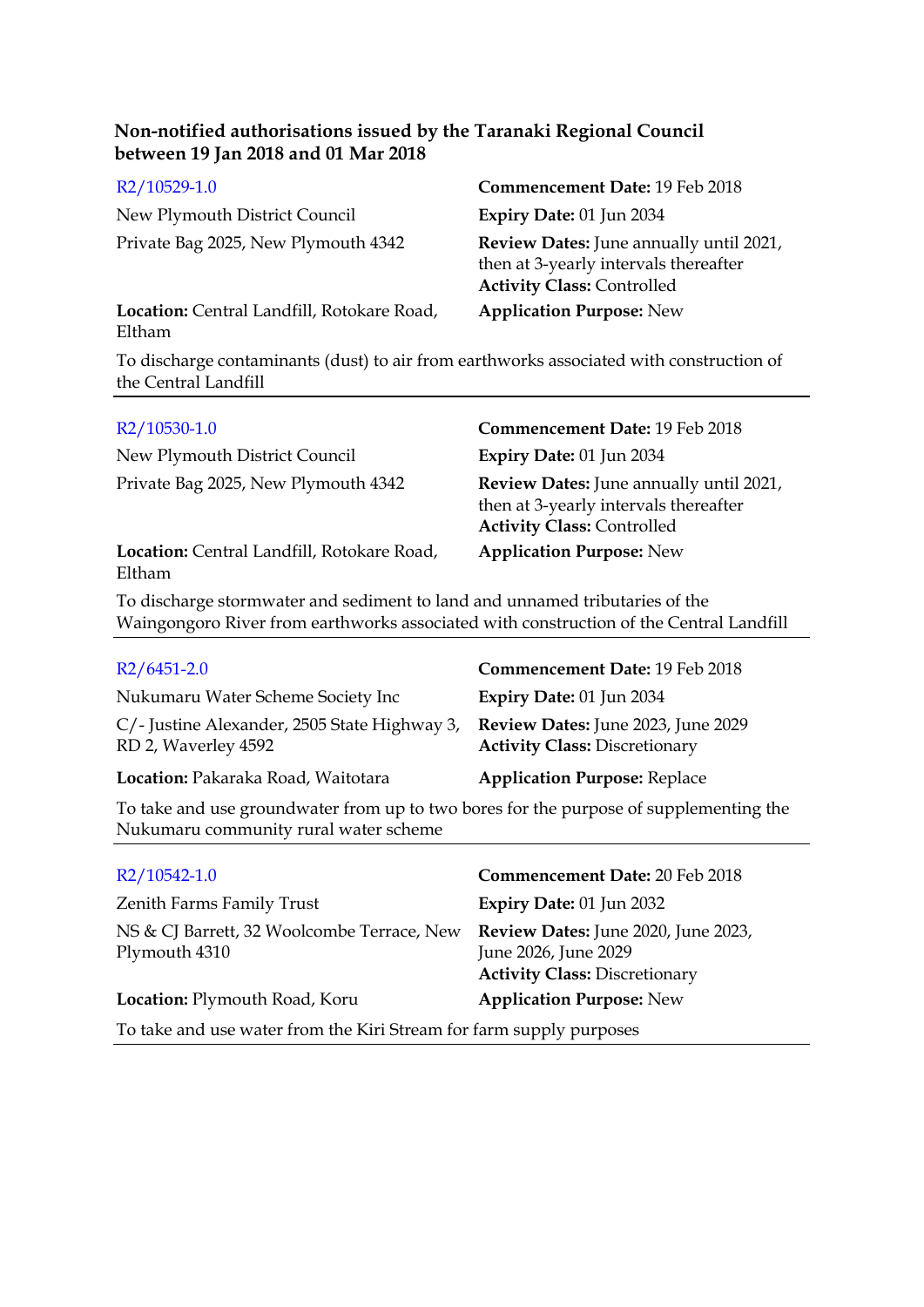| R2/4709-3.0                                                                                                                                                                                                                  | Commencement Date: 21 Feb 2018                                                                                 |
|------------------------------------------------------------------------------------------------------------------------------------------------------------------------------------------------------------------------------|----------------------------------------------------------------------------------------------------------------|
| Rocky Farm Limited                                                                                                                                                                                                           | Expiry Date: 01 Dec 2044                                                                                       |
| C/-JA Wood, 1627 Mangorei Road, RD 1,<br>New Plymouth 4371                                                                                                                                                                   | Review Dates: June 2022, June 2024,<br>June 2026, June 2032, June 2038<br><b>Activity Class: Discretionary</b> |
| Location: 1627 Mangorei Road, New<br>Plymouth                                                                                                                                                                                | <b>Application Purpose: Replace</b>                                                                            |
| $-1$ 1 (1) $(1)$ $(1)$ $(1)$ $(1)$ $(1)$ $(1)$ $(1)$ $(1)$ $(1)$ $(1)$ $(1)$ $(1)$ $(1)$ $(1)$ $(1)$ $(1)$ $(1)$ $(1)$ $(1)$ $(1)$ $(1)$ $(1)$ $(1)$ $(1)$ $(1)$ $(1)$ $(1)$ $(1)$ $(1)$ $(1)$ $(1)$ $(1)$ $(1)$ $(1)$ $(1)$ |                                                                                                                |

To discharge farm dairy effluent onto land, and until 1 December 2020 after treatment in an oxidation pond system and constructed drain, into the Mangorei Stream

| R <sub>2</sub> /3092-3.0                   | <b>Commencement Date: 21 Feb 2018</b>                                                        |
|--------------------------------------------|----------------------------------------------------------------------------------------------|
| John Mead                                  | <b>Expiry Date: 01 Dec 2041</b>                                                              |
| 119 Winks Road, RD 28, Hawera 4678         | Review Dates: June 2023, June 2029,<br><b>June 2035</b><br><b>Activity Class: Controlled</b> |
| <b>Location:</b> 119 Winks Road, Manaia    | <b>Application Purpose: Replace</b>                                                          |
| To discharge farm dairy effluent onto land |                                                                                              |
| $R2/2596-2.1$<br>Evans Partners Limited    | <b>Commencement Date: 21 Feb 2018</b><br><b>Expiry Date: 01 Dec 2022</b>                     |
| 46 Horoi Road, RD 18, Eltham 4398          | <b>Review Dates:</b><br><b>Activity Class: Discretionary</b>                                 |

To discharge treated farm dairy effluent from an oxidation pond treatment system and a constructed drain into an unnamed tributary of the Mangawhero Stream

**Location:** Horoi Road, Rawhitiroa **Application Purpose:** Change

Change of conditions to increase the herd size

| $R2/10545-1.0$                                                                                                                                                  | Commencement Date: 22 Feb 2018                                             |
|-----------------------------------------------------------------------------------------------------------------------------------------------------------------|----------------------------------------------------------------------------|
| Westside New Zealand Limited                                                                                                                                    | <b>Expiry Date: 01 Jun 2034</b>                                            |
| PO Box 550, Hawera 4640                                                                                                                                         | Review Dates: June 2022, June 2028<br><b>Activity Class: Discretionary</b> |
| Location: Manutahi-B wellsite, Lower Ball<br>Road, Kakaramea (Property owner: N & M<br>Schrider)                                                                | <b>Application Purpose: New</b>                                            |
| To install a hydrocarbon well under the Coastal Marine Area including the associated<br>disturbance and occupation of coastal space, at the Manutahi-B wellsite |                                                                            |